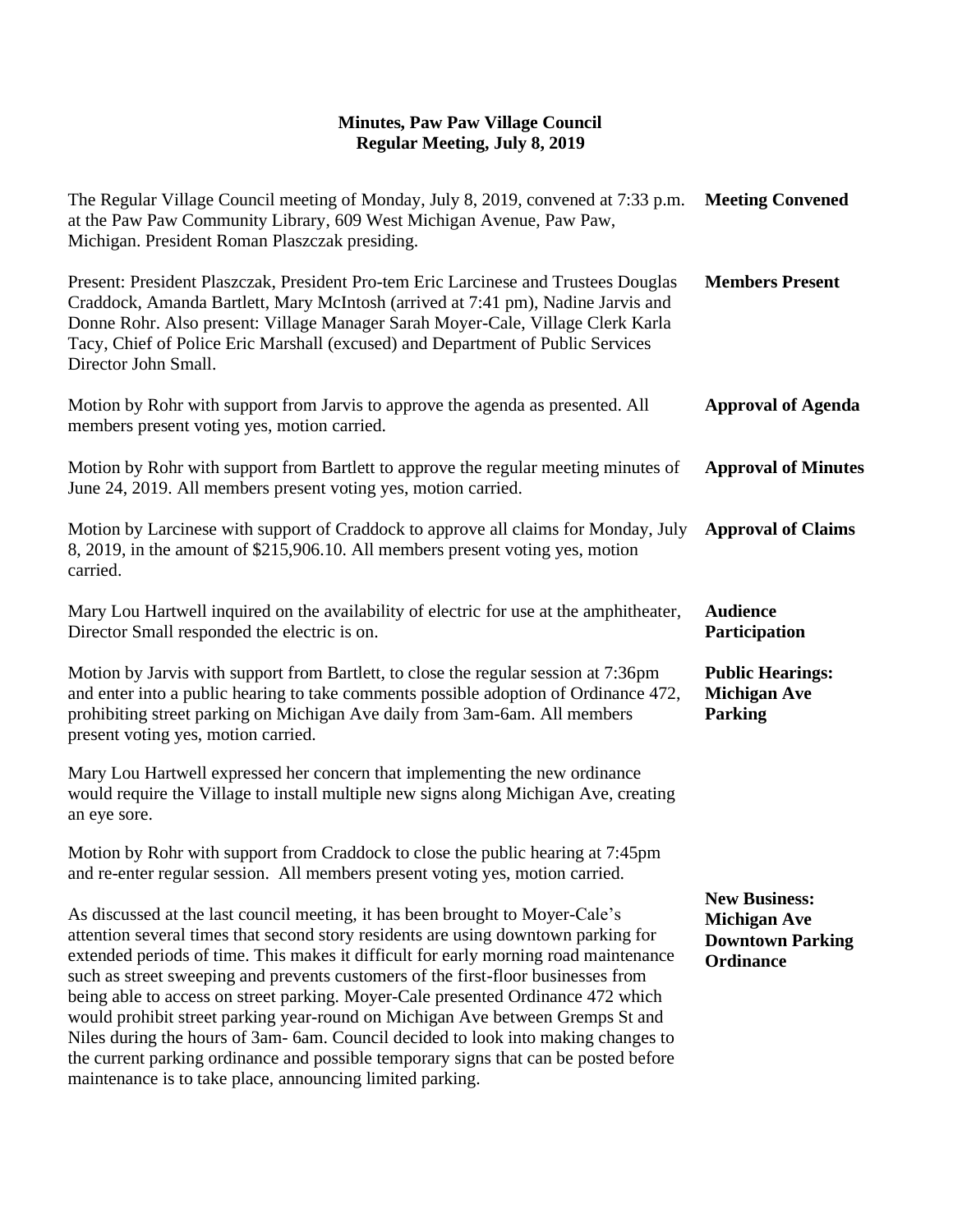## **Minutes, Paw Paw Village Council Regular Meeting, July 8, 2019**

| Moyer-Cale presented Council with a draft of the proposed amendments to the water<br>and sewer ordinance. She included the memorandum from our attorney about<br>suggested improvements to the ordinances. Council reviewed the suggestions, Moyer-<br>Cale and the attorney will continue to work on the revisions.                                                                       | <b>Water &amp; Sewer</b><br><b>Ordinance proposed</b><br><b>Amendments Review</b> |
|--------------------------------------------------------------------------------------------------------------------------------------------------------------------------------------------------------------------------------------------------------------------------------------------------------------------------------------------------------------------------------------------|-----------------------------------------------------------------------------------|
| Moyer-Cale reported that at the last meeting it was requested that she prepare a draft<br>letter to send to the library board proclaiming the Village's disheartenment of the<br>board's choice to opt out of the DDA capture in 2017 and for continuing years.<br>Council has decided to have President Plaszczak meet with the board chair to discuss<br>rather than sending the letter. | Library<br>Correspondence                                                         |
| Moyer-Cale reported she received a letter on July 1, 2019 from the FAN (Families<br>Against Narcotics) 5K board regarding the proposed route and corresponding road<br>closures for the September $7th$ race. Moyer-Cale noted Sergeant Rottman has been<br>working with the committee on designating the roads to be closed.                                                              | <b>Ongoing Business</b><br><b>FAN 5K Run</b><br><b>Approval</b>                   |
| Motion by McIntosh with support from Bartlett to approve the September 7, 2019<br>FAN 5K Run and corresponding road closures. All members present voting yes,<br>motion carried.                                                                                                                                                                                                           | <b>Committee Meetings</b><br>and Reports<br><b>Finance and Admin</b>              |
| Rohr reported the Finance and Admin Committee met to discuss employee contracts,<br>employee reviews, water/sewer flat rates, updating the harassment policy and went<br>over fund revenue and expense reports.                                                                                                                                                                            |                                                                                   |
| No Report.                                                                                                                                                                                                                                                                                                                                                                                 | <b>Public Services</b>                                                            |
| No Report.                                                                                                                                                                                                                                                                                                                                                                                 | Area Parks & Rec                                                                  |
| No Report.                                                                                                                                                                                                                                                                                                                                                                                 | <b>DDA</b>                                                                        |
| No Report.                                                                                                                                                                                                                                                                                                                                                                                 | <b>Economic Develop</b>                                                           |
| No Report                                                                                                                                                                                                                                                                                                                                                                                  | <b>Farmers Market</b>                                                             |
| No Report                                                                                                                                                                                                                                                                                                                                                                                  | <b>Fire Board</b>                                                                 |
| No Report                                                                                                                                                                                                                                                                                                                                                                                  | <b>Historical Committee</b>                                                       |
| No Report                                                                                                                                                                                                                                                                                                                                                                                  | <b>Housing Commission</b>                                                         |
| No Report.                                                                                                                                                                                                                                                                                                                                                                                 | <b>Maple Lake</b><br><b>Preservation</b>                                          |
| No Report.                                                                                                                                                                                                                                                                                                                                                                                 | <b>Planning Commission</b>                                                        |
| No Report.                                                                                                                                                                                                                                                                                                                                                                                 | <b>Wellhead Protection</b>                                                        |
| No Report.                                                                                                                                                                                                                                                                                                                                                                                 | <b>Wine &amp; Harvest</b>                                                         |